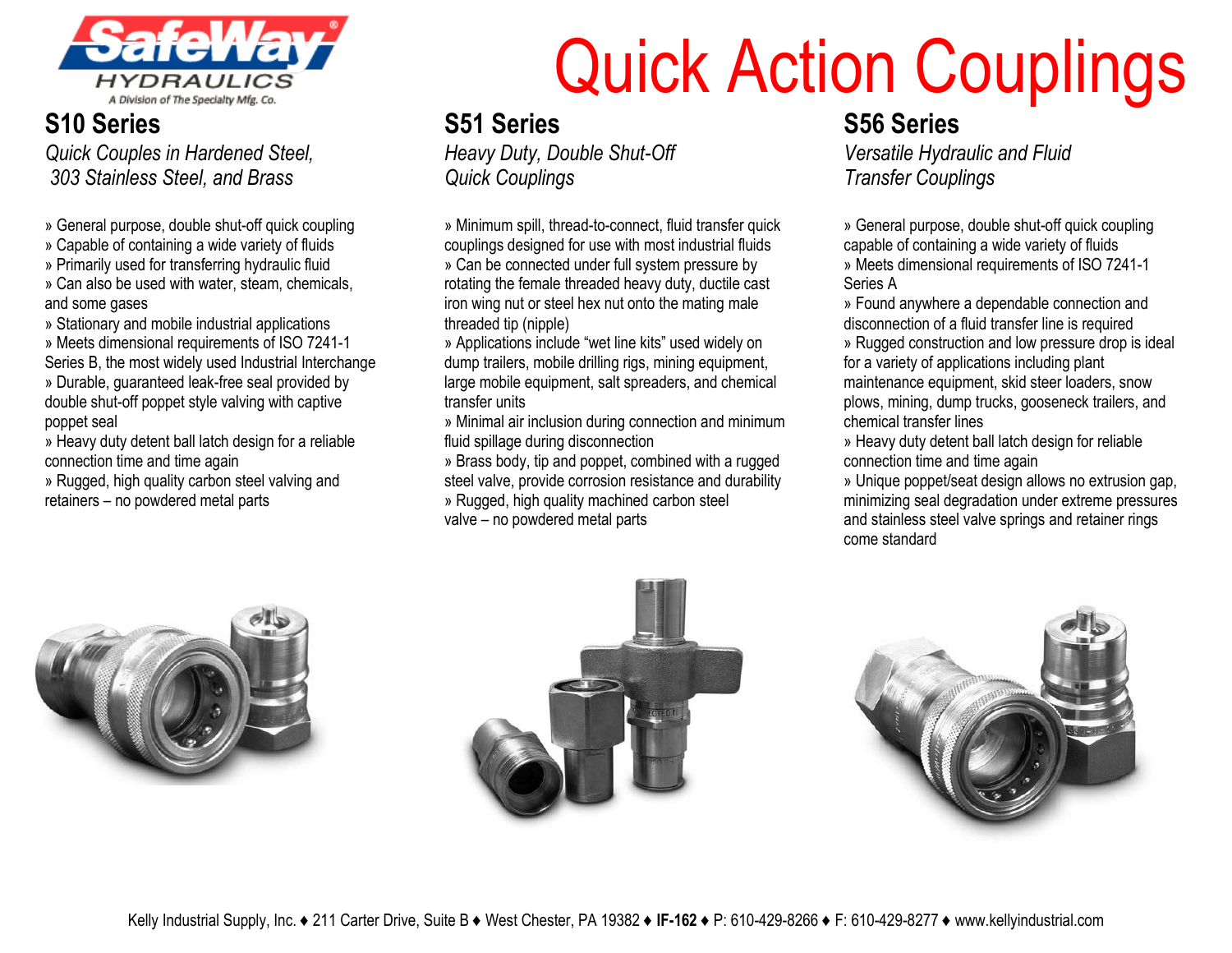

#### **S20 Series** *Reliable, Economical , General Purpose Couplings*

» General purpose, double shut-off, fluid transfer quick coupling with either a rugged ball valve or leak-free, high flow poppet valve

- » Primarily used on agricultural equipment
- » Recognized as an economical and reliable quick coupling

» Series is original equipment on snow plows, garden tractors, full size tractors, front-end loaders, skid steer loaders, earth moving, and mining equipment » Reliable and durable ball locking mechanism provides smooth operation time after time » One way sleeve design allows implement break

away when the coupling is clamp mounted

# Quick Action Couplings

# **S30 Series**

*Dependable High Pressure and High Flow Workhorse*

» Special purpose, double shut-off fluid transfer quick coupling providing significantly less pressure drop that couplings of the same type

» Threaded sleeve locking mechanism mates the coupling halves and allows connection under pressure up to a maximum of 1000 psi

» Heavy duty poppet valving – while fulling interchangeable with ball check models – eliminates low pressure leakage

» Designed for extreme high pressure applications, including portable hydraulic rams, wire pullers, and frame straightening equipment

» Full-flow design provides less than half the pressure loss of other brands, allowing for quicker ram response » Machined from solid steel barstock

### **SH20 Series**

*General Purpose Hydraulic and Fluid Transfer Couplings*

» General purpose, double shut-off quick coupling capable of containing a wide variety of fluids

» Found anywhere a dependable connection and disconnection of a fluid transfer line is required

» Interchange has been widely used on both mobile and industrial applications

» Can be found on garden tractors, self-propelled combined, skid steer loaders, wire pullers, and hydraulic presses

» Rated at 6000 psi maximum operation pressure

» Compact design with smooth, reliable ball latch connection

» Machined from solid steel barstock and critical parts are hardened for long service life





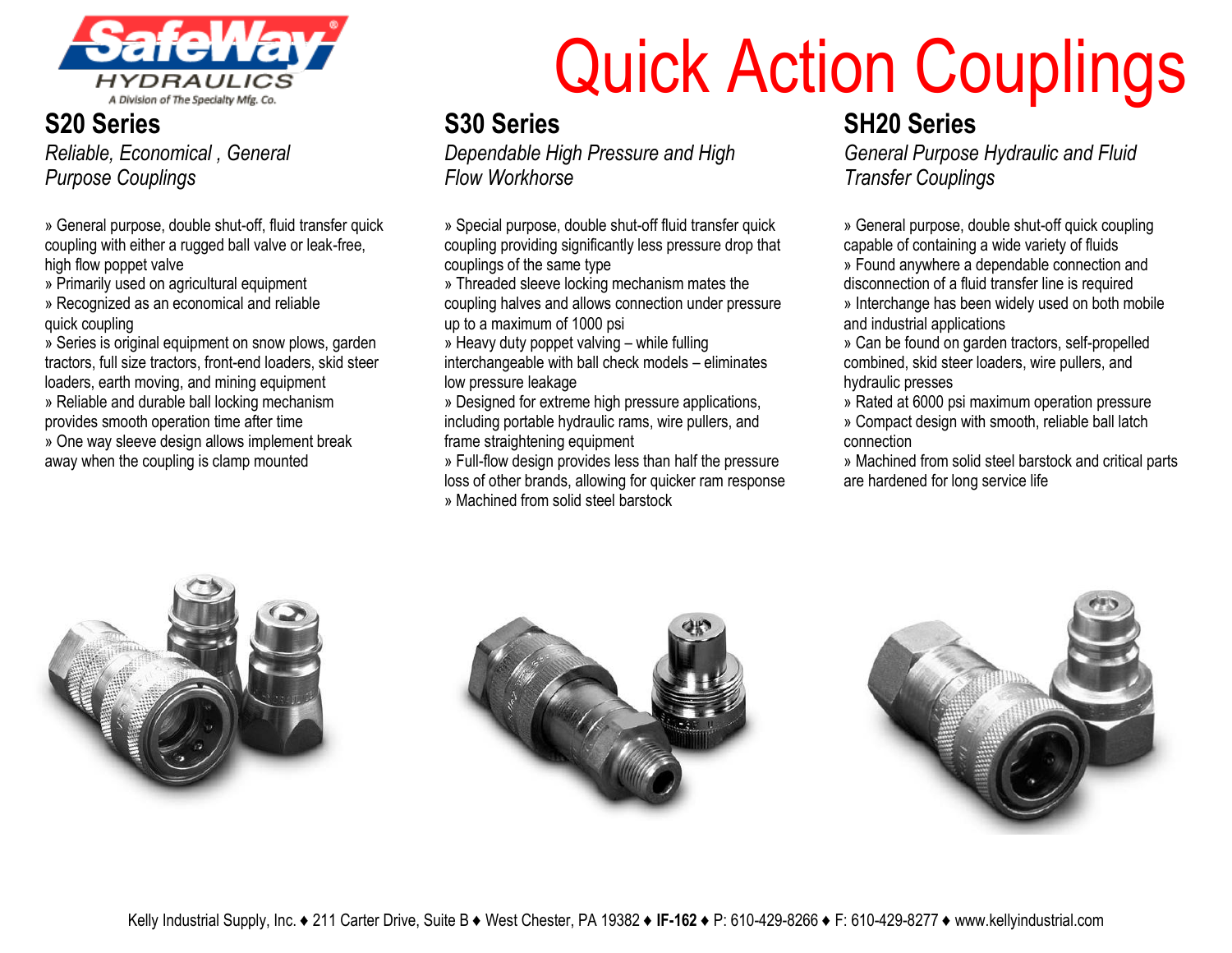

#### **FF49 Series** *Flush Face, Heavy Duty, Non-Spill Quick Couplings*

» Provide rugged flush face valving for non-spill dry breaks and allow one-hand push to connect with safety sleeve lock standard

» For use in hydraulic hand tools, overhead bucket hoists, skid steer loaders, and wherever spillage can constitute a safety or environmental hazard

» Interchangeable with quick couplings meeting ISO 16028 dimensional requirements while exceeding performance requirements

» Minimum air inclusion during connection and minimum fluid spillage during disconnection

» Easy cleaning allowed by rugged flush face valving to minimize system contamination

» Standard sleeve lock feature prevents unintended disconnection – additional detent (locking) balls greatly improve durability and increase pressure containment

# Quick Action Couplings

# **S70 Series**

*One Hand Connection Under Full System Pressure*

» Unique internal valving, combined with two-way sleeve feature, allowing one hand connection under full system pressure

» Body half can be mated to either a ball valve or poppet valve ISO male tip (nipple)

» used primarily with agricultural equipment – original on full size tractors and front end loaders

» Use when connection and disconnection under pressure, without the use of tools

» After connection, the hydraulic circuit automatically opens when the hydraulic system is operated

» Critical parts are hardened for long service life

» May be used with either an open center or closed center hydraulic system that has a control valve

**FFEC49 Series**

*Flush Face, Non-Spill, Connect Under Pressure Quick Couplings*

» Allows one hand connection with trapped residual pressure in the nipple – nipple connects under residual pressure by hand

» Used in the mobile equipment and construction markets on hydraulic attachments for skit steer loaders and hydraulic tools

» Ideal use in environments where thermal expansion of trapped fluid from temperature change or exposure to sun makes connection of the mating half difficult

» Minimum air inclusion during connection and minimum fluid spillage during disconnection

- » Heavy duty steel construction
- » Bi-directional flow
- » Hardened locking surface